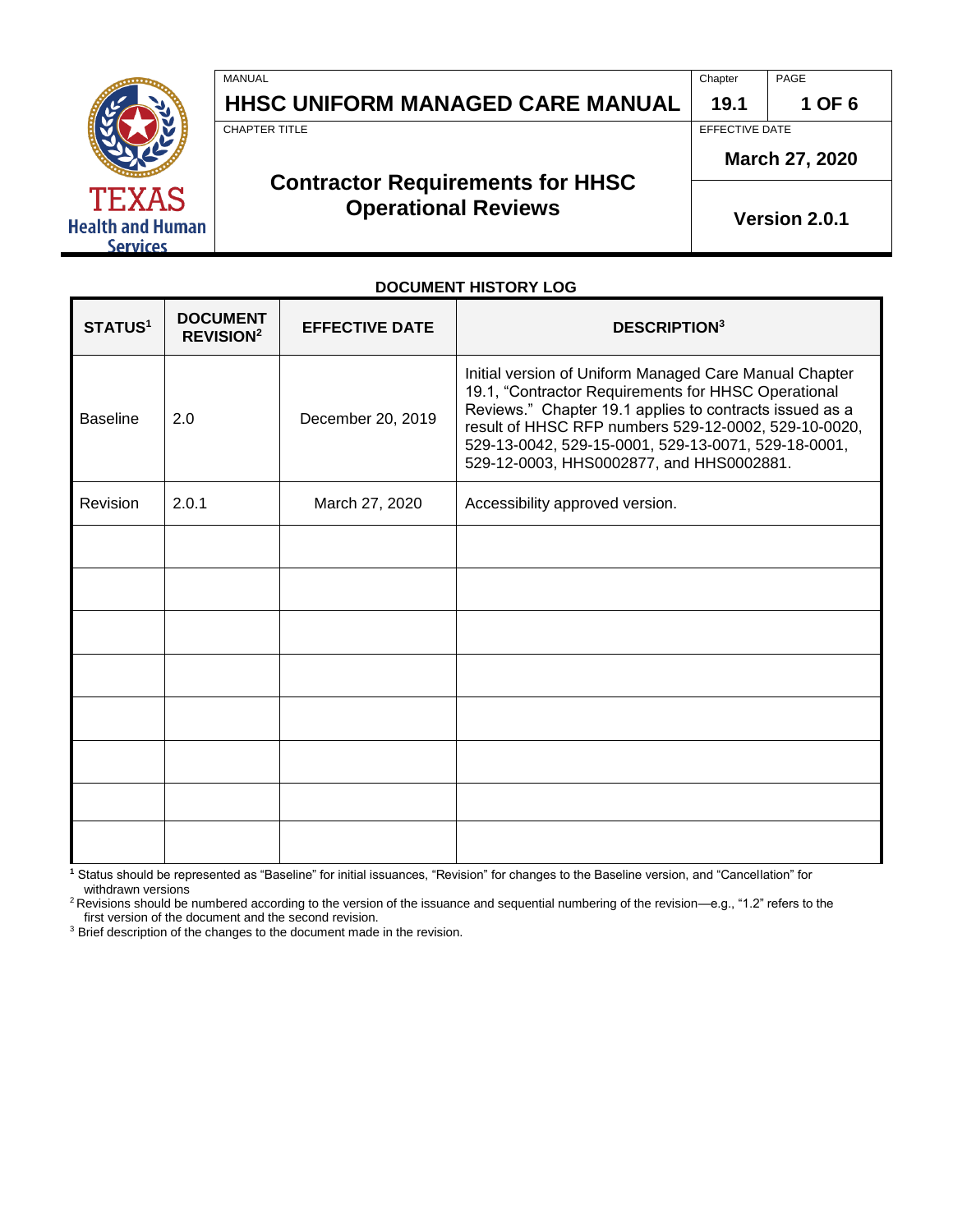|                                                            | MANUAL<br><b>HHSC UNIFORM MANAGED CARE MANUAL</b>                     | Chapter<br>19.1 | PAGE<br>2 OF 6 |
|------------------------------------------------------------|-----------------------------------------------------------------------|-----------------|----------------|
|                                                            | <b>CHAPTER TITLE</b>                                                  | EFFECTIVE DATE  | March 27, 2020 |
| <b>TEXAS</b><br><b>Health and Human</b><br><b>Services</b> | <b>Contractor Requirements for HHSC</b><br><b>Operational Reviews</b> |                 | Version 2.0.1  |

# **TABLE OF CONTENTS**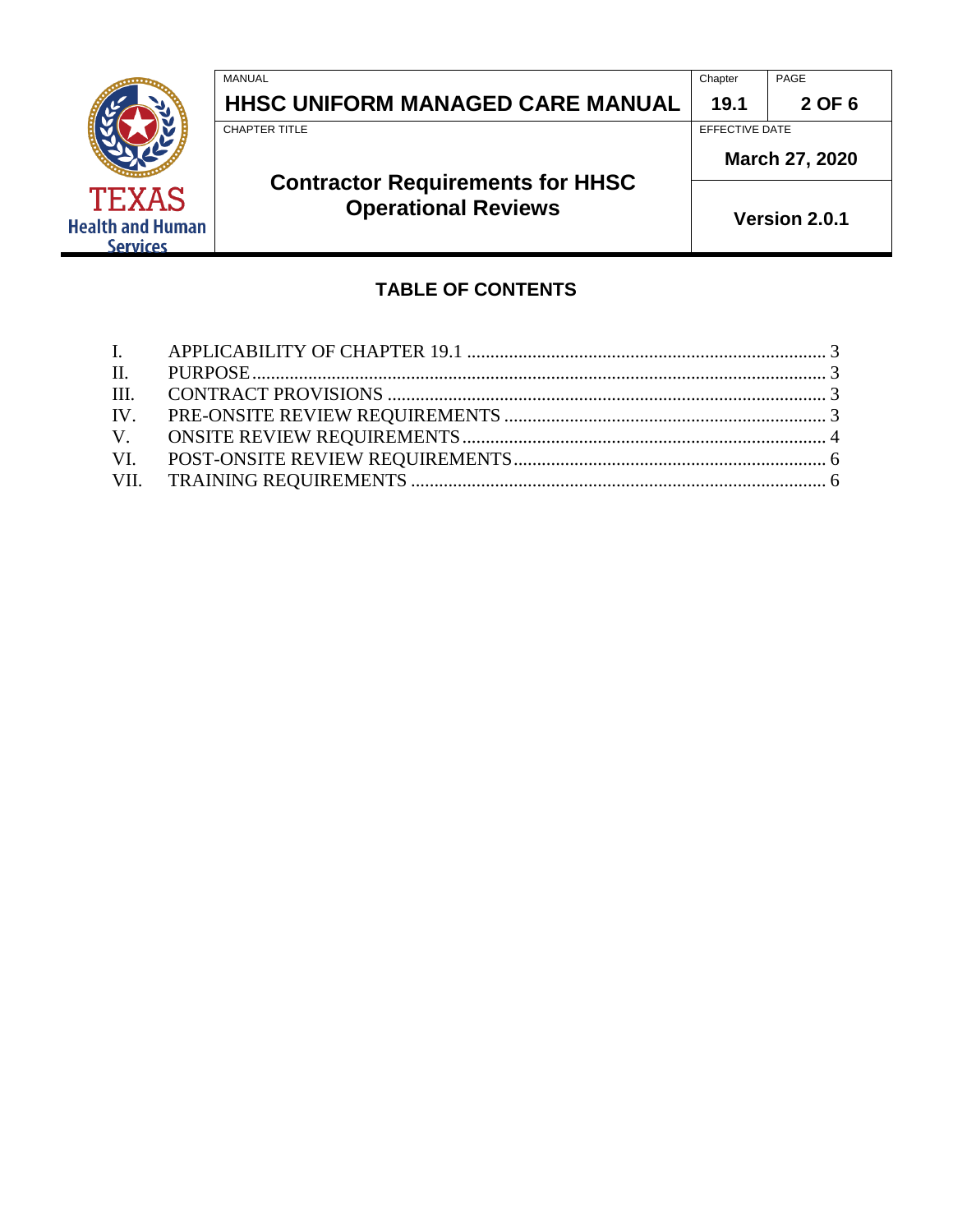|                                                     | MANUAL<br><b>HHSC UNIFORM MANAGED CARE MANUAL</b>                                      | Chapter<br>19.1                  | PAGE<br>3 OF 6 |  |
|-----------------------------------------------------|----------------------------------------------------------------------------------------|----------------------------------|----------------|--|
|                                                     | CHAPTER TITLE<br><b>Contractor Requirements for HHSC</b><br><b>Operational Reviews</b> | EFFECTIVE DATE<br>March 27, 2020 |                |  |
| <b>TEXAS</b><br><b>Health and Human</b><br>Services |                                                                                        |                                  | Version 2.0.1  |  |

# <span id="page-2-0"></span>**I. APPLICABILITY OF CHAPTER 19.1**

This chapter applies to Managed Care Organizations (MCOs) participating in the CHIP, STAR, STAR+PLUS, STAR Health, and STAR Kids Programs. This chapter also applies to Dental Maintenance Organizations (DMOs) and Medical Transportation Organizations (MTOs) who contract with HHSC. References to "Medicaid" or the "Medicaid Managed Care Program(s)" apply to the STAR, STAR+PLUS, STAR Health, and STAR Kids Programs. The requirements in this chapter apply to all Programs, except where noted.

# <span id="page-2-1"></span>**II. PURPOSE**

HHSC may conduct an operational review of each applicable Contractor at least every two years. This chapter outlines the requirements of an MCO, DMO, and/or MTO during an operational review. For purposes of this chapter, the term Contractor refers to MCOs, DMOs, and MTOs.

The reviews will evaluate the Contractor's compliance with implementation and operational functioning of contractual, state, and federal requirements, and will allow HHSC to identify and make recommendations for areas of improvement.

HHSC may conduct desk reviews and initiate onsite reviews as needed and without notice to monitor contractual requirements and performance.

# <span id="page-2-2"></span>**III. CONTRACT PROVISIONS**

In accordance with the section(s) of the managed care contracts relating to operational reviews and ongoing monitoring efforts HHSC may conduct desk or onsite reviews as part of its routine Contract monitoring efforts.

HHSC and its contractors, at their discretion, will review, evaluate, and assess the development and implementation of the Medicaid Contractor's policies and procedures related to the timely and appropriate delivery of Services and Deliverables as required under this Contract.

HHSC may conduct operational reviews at both the Contactors' and Subcontractors' locations, as well as remotely.

# <span id="page-2-3"></span>**IV. PRE-ONSITE REVIEW REQUIREMENTS**

#### **Deliverable Requests**

In preparation for the desk and onsite operational reviews, HHSC will provide a timeline for operational activities and required Deliverables. The Contractor must cooperate by adhering to all deadlines specified by HHSC. Deliverables may include policies, procedures, job descriptions, employee rosters, contracts, records, logs, and other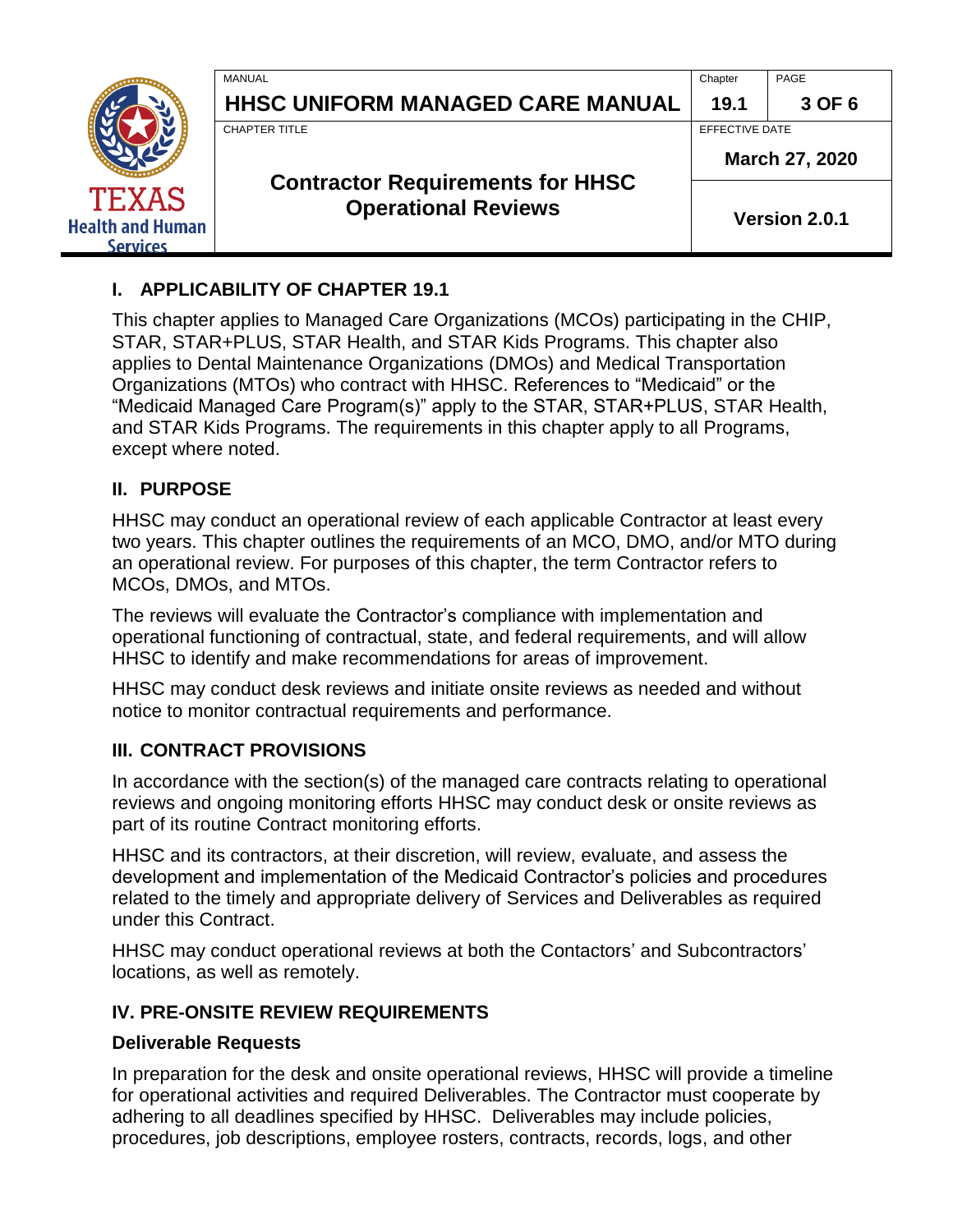|                                                            | MANUAL<br>HHSC UNIFORM MANAGED CARE MANUAL                                                    | Chapter<br>19.1                  | PAGE<br>4 OF 6 |  |
|------------------------------------------------------------|-----------------------------------------------------------------------------------------------|----------------------------------|----------------|--|
|                                                            | <b>CHAPTER TITLE</b><br><b>Contractor Requirements for HHSC</b><br><b>Operational Reviews</b> | EFFECTIVE DATE<br>March 27, 2020 |                |  |
| <b>TEXAS</b><br><b>Health and Human</b><br><b>Services</b> |                                                                                               |                                  | Version 2.0.1  |  |

requested materials. The Contractor must submit all requested Deliverables to HHSC via its specified delivery method. HHSC will provide file delivery instructions in the operational review modules and associated trainings.

The Contractor must make available during the onsite review any additional documents or data not requested during the desk review.

MCO Deliverables must be:

- 1. Accurate;
- 2. Applicable to the contract references included;
- 3. Filled out completely, with all corresponding checklists;
- 4. In valid and accessible file formats; and
- 5. Submitted by the due date included on the timeline through the specified delivery method and to other appropriate mailboxes.

Documentation provided in response to HHSC's requests should be reflective of documented processes being utilized at the time the Contractor received the operational review notification letter. Should the Contractor revise any documentation used to demonstrate Contract compliance due to updated HHSC contractual direction, or state or federal guidance after receiving the operational review notification letter, the Contractor will submit updated documents with a document history log that identifies the specific documents changed, and the corresponding direction from HHSC requiring the change. This applies to policies and procedures, staff procedure documents, and other documentation outlining the Contractor's business processes.

If the Contractor does not follow the Deliverables submission instructions, HHSC may conduct additional onsite or desk reviews, and take corrective actions to address the issue.

#### **Onsite Preparation**

The Contractor must discuss the operational review agenda with HHSC and establish webinar capabilities for HHSC departments participating in the onsite review from a remote location.

#### <span id="page-3-0"></span>**V. ONSITE REVIEW REQUIREMENTS**

#### **Resources**

The Contractor must ensure all applicable Contractor personnel, as outlined on the operational review agenda, are available during review activities. In addition, the Contractor must provide an appropriate private workspace and internet access for HHSC staff. When possible, HHSC will provide advance notice of the number of onsite staff requiring private workspace as well as the duration the workspace will be required.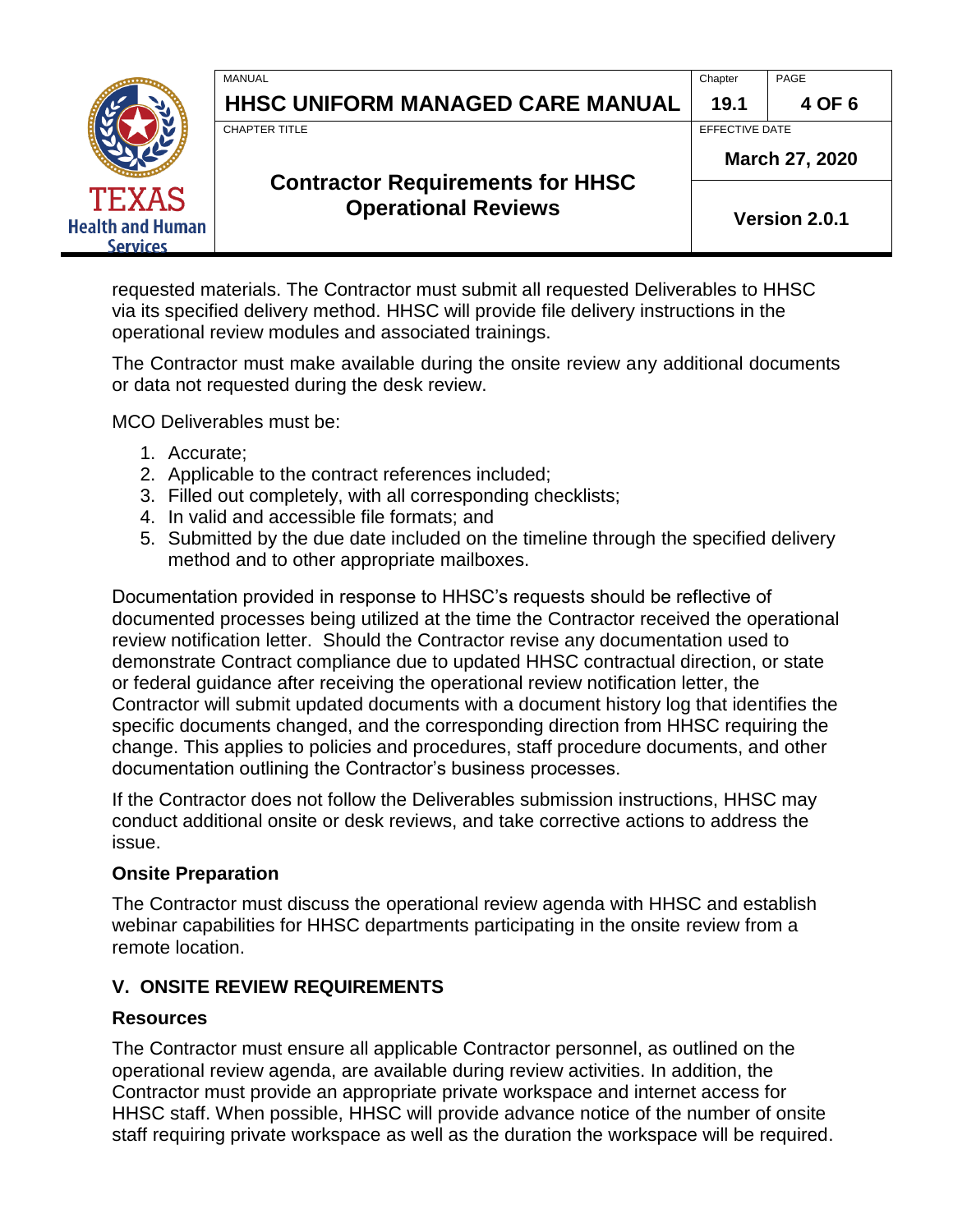|                                                            | MANUAL<br><b>HHSC UNIFORM MANAGED CARE MANUAL</b>                     | Chapter<br>19.1 | PAGE<br>5 OF 6 |
|------------------------------------------------------------|-----------------------------------------------------------------------|-----------------|----------------|
|                                                            | <b>CHAPTER TITLE</b>                                                  | EFFECTIVE DATE  | March 27, 2020 |
| <b>TEXAS</b><br><b>Health and Human</b><br><b>Services</b> | <b>Contractor Requirements for HHSC</b><br><b>Operational Reviews</b> |                 | Version 2.0.1  |

#### **Overview Presentations**

The Contractor will create overview presentations for subjects including, but not limited to, those listed in the onsite notification letter and on the operational review agenda. Subject matter experts must be available to present and answer questions. HHSC may request additional information and/or clarification as a result of the overview presentations during an onsite visit. HHSC will work with Contractor to establish a timeframe for any additional information or clarification requested.

#### **Interviews/Observations**

The Contractor must make staff available for interviews and observation periods as requested by HHSC. HHSC will accommodate the use of webinar or teleconference functionality when possible. However, HHSC may require offsite staff to be physically present for interviews**.**

Staff required for interviews include, but are not limited to, the following:

#### MCO/DMO:

- a. Claims staff;
- b. Complaints/appeals/fair hearings staff;
- c. Enrollment and capitation file processing staff;
- d. Member Advocates;
- e. Member and Provider Hotline staff;
- f. Pharmacy call center staff (excluding DMO);
- g. Prior authorization intake staff, nurses, and therapists;
- h. Service Coordinators (STAR+PLUS, STAR Health, and STAR Kids); and
- i. Service Managers (STAR Health, and STAR- excluding DMO).

#### MTO:

- a. Call center staff;
- b. Compliance staff and;
- c. Drivers.

HHSC may make changes to its roster of Contractor staff to interview and will provide notice to the Contractors at least five Business Days as to any roster changes.

#### **Exit Meeting**

The Contractor must participate in an exit meeting during which HHSC will share preliminary findings from the operational review. The exit meeting may occur onsite or via conference call within 7 Business Days from the last day of the onsite review. If the